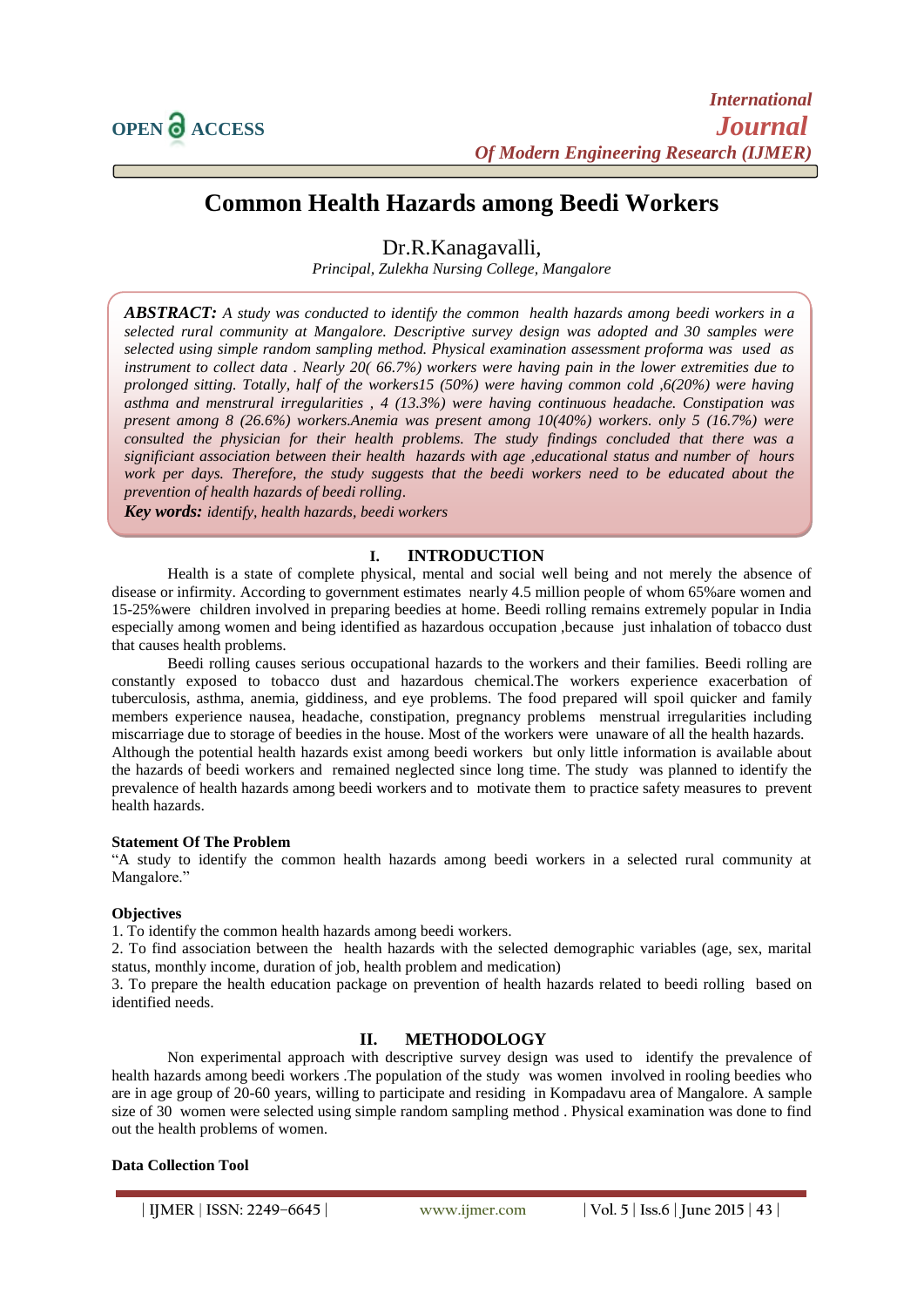Data collection tool consist of two parts.

**Part I** -was demographic proforma including 8 items =age, sex, marital status, education, monthly income ,no of hours of working per day, health problem and medication.

**Part II-** Head to toe physical assessment proforma consists of 17 items =general examination measurement & vitalsigns ,skin ,head and face, hair, nails, eyes, ear, nose and sinuses, mouth and pharynx, neck, chest, breast, back abdomen, extremities, genitals ,rectum.

# **III. RESULTS AND DISCUSSION**

# **Demographic proforma**

- Results revealed majority of the samples 17(56.7%)were within age group of 31-41 years,
- (23.3%)were within age group above 41 years
- Only 6(20%) were within the age group of below 30 years .
- 29(96.75%) samples were married and 1(3.3%)was single.
- Majority of samples 25(83.4%) had primary education .
- Maximum numbers of women earning below Rs 3000 /month as their family income.
- Majority of the samples,17 (56.6 %) were working about 4-6 hrs per day, 13 (43.3%) were working 2-4 hours daily.
- More than half number of samples, 16(53.3%) had health problems and 5(16.7%) samples were taking medications for their health problems.
- Maximum of 20(80%) workers were having habits of chewing tobacco with beetal leaves.

### **Prevalence of health hazards**



### **Based On Physical Examination**

- Nearly 20 (66.7%) workers were having pain in the lower extremities due to prolonged sitting.
- Totally half of the workers15 (50%) were having common cold.
- 6(20%) were having asthma &menstrual irregularities.
- 4 (13.3%) were having continuous headache.
- Constipation was present among 8 (26.6%) workers.
- Anemia was present among 10(33.3%) workers.
- Only 5 (16.7%) were consulted the physician for their health problems.
- The study findings concluded that there was a significiant association between their health hazards with age, educational status, and no of hours work per days.
- Therefore, the study suggests that the beedi workers need to be educated about the prevention of health hazards of beedi rolling.The health education pamphlet on prevention of health hazards was distributed to the workers to adopt measures to prevent the common health hazards.